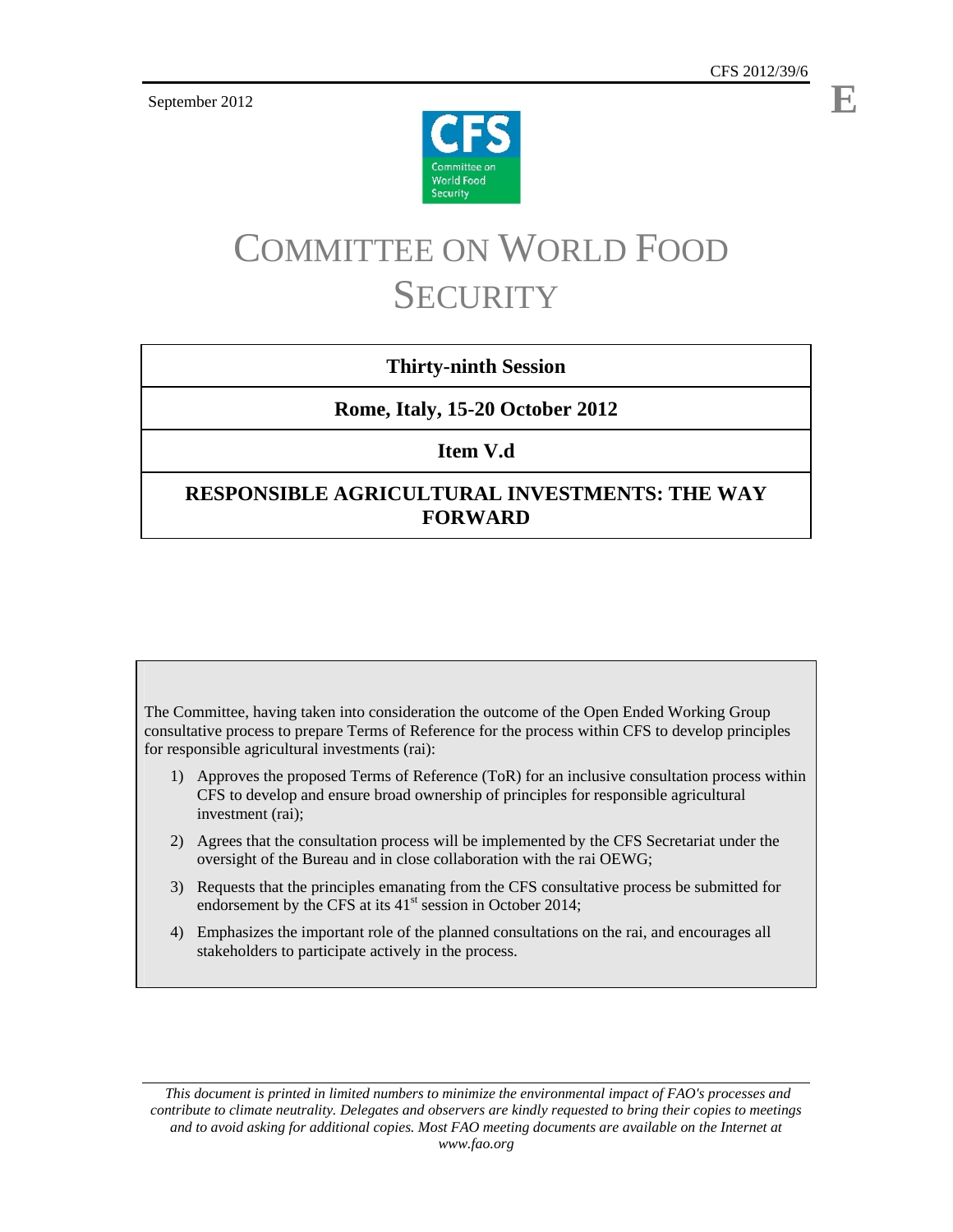## **I. BACKGROUND**

1. At its 36<sup>th</sup> Session in October 2010 the Committee on World Food Security (CFS) decided to start an inclusive process of consideration of principles for responsible agricultural investment, within CFS, taking note of the ongoing process of developing Principles for Responsible Agricultural Investments that Respect Rights, Livelihoods and Resources (RAI) undertaken by FAO, IFAD, UNCTAD and the World Bank.

2. During the  $37<sup>th</sup>$  Session of the CFS, Member states :

"Supported an inclusive consultation process within CFS for the development and the broader ownership of principles for responsible agricultural investment that enhance food security and nutrition; acknowledged that the first step of this consultation process will be to develop terms of reference that include the scope, purpose, intended recipients and structure of these principles as well as the format of the consultation process, taking into account existing frameworks, such as the RAI principles developed by FAO, IFAD, UNCTAD and the World Bank. This consultation process will be initiated promptly after approval of the Voluntary Guidelines on Responsible Governance of Tenure of Land, Fisheries and Forests in the Context of National Food Security, and will be overseen by the CFS Bureau with the assistance of the joint Secretariat and in close collaboration with the Advisory Group and the involvement of all interested stakeholders, with a view to submitting these principles for the consideration of CFS. The consultation process will seek to ensure consistency and complementarity with the Voluntary Guidelines on the Responsible Governance of Tenure of Land, Fisheries and Forests in the Context of National Food Security"

3. Furthermore the Committee "urged the explicit recognition of smallholder-sensitive investment among the criteria for characterizing responsible corporate investment in agriculture. The definition of this term should be specifically addressed in the consultation on responsible investment in agriculture"<sup>1</sup>.

4. A multi-stakeholder Open Ended Working Group on rai ('rai OEWG') was established to prepare Terms of Reference (ToR) for an inclusive consultation process. This started with a one-day workshop of the rai OEWG at FAO on 2 July 2012, during which information about other ongoing initiatives relative to responsible agricultural investment was shared, and suggestions and opinions were collected from CFS stakeholders on the preparation of ToR for the consultation process. The outcomes of the workshop were synthesized and discussed at a one day meeting of the rai OEWG on 25 July, at which the main elements of ToR for the consultative process were identified. Draft ToR including details of the consultation process and an overall timeframe, prepared on the basis of inputs from the OEWG, were considered by the OEWG on 6 September and submitted to the Bureau on 7 September 2012, with a view to being approved at CFS 39 in October 2012.

5. The proposed ToR for an inclusive consultative process within CFS to develop principles for responsible agricultural investment are presented in the following section.

## **II. PROPOSED TERMS OF REFERENCE TO DEVELOP PRINCIPLES FOR RESPONSIBLE AGRICULTURAL INVESTMENT**

#### **A. Purpose**

6. The expected outcome of the inclusive, consultative process within CFS is a set of principles to promote investments in agriculture that contribute to food security and nutrition and to support the progressive realization of the right to adequate food in the context of national food security.

l

<sup>&</sup>lt;sup>1</sup> CFS 2011/FINAL REPORT, page 5, para 29 ix and x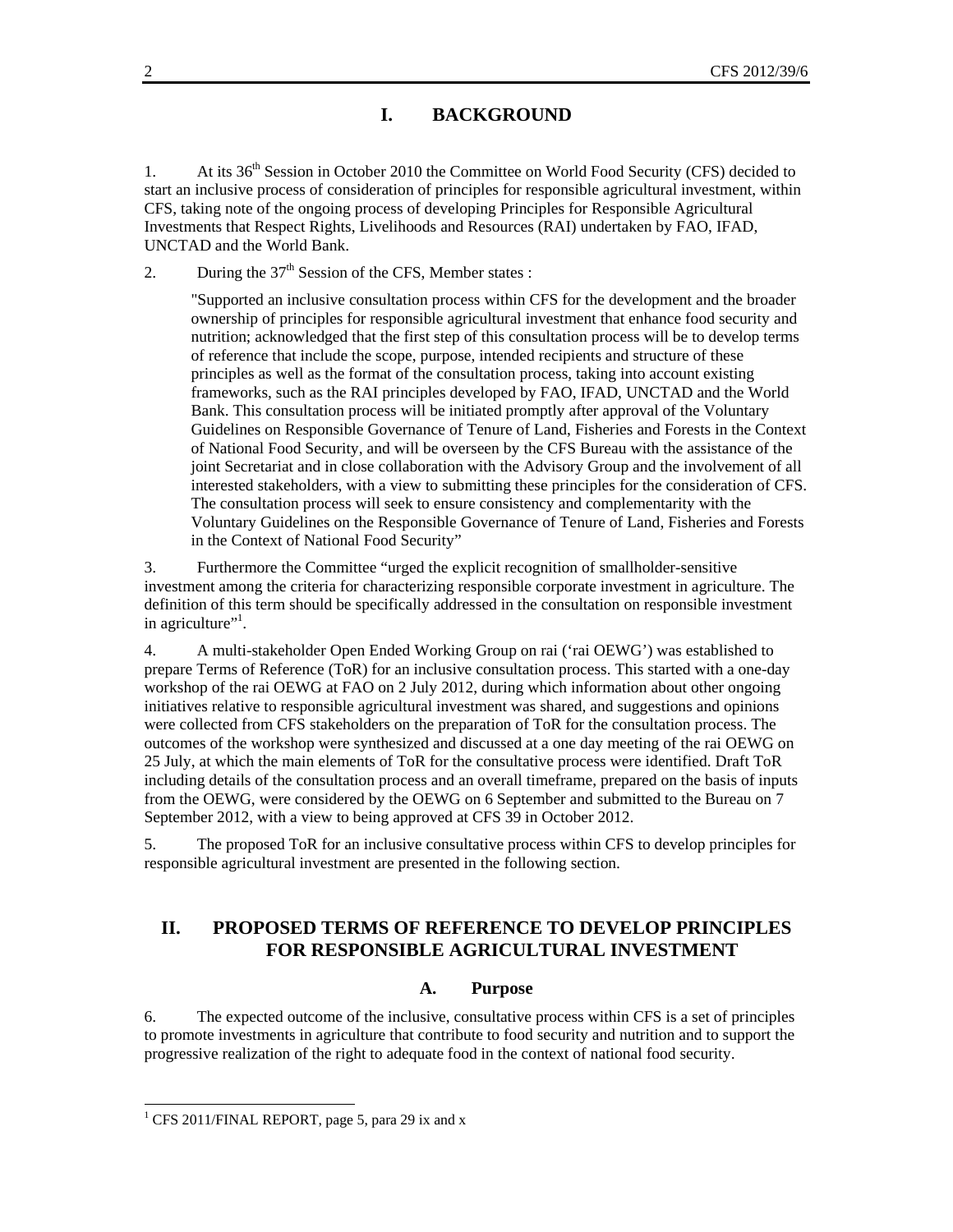### **B. Intended users of the principles**

7. The principles are intended for all stakeholders that are involved in, benefit from, or are affected by agricultural investments, including among others:

- i) Governments (national, sub-national, local) in host states and states of origin of investments;
- ii) Private and public investors (both domestic and foreign), such as small medium large farmers, farmers' organizations, cooperatives, private companies, joint ventures, chambers of commerce, trade unions, state funds, pension funds, financial institutions, commodities traders, partnerships and corporations;
- iii) Intergovernmental and regional organizations, including international and regional financial institutions;
- iv) Civil society organizations;
- v) Research organizations and universities;
- vi) Donors;
- vii) Foundations.

## **C. Type of instrument**

8. The principles will be voluntary and non-binding and should be interpreted and applied consistent with existing obligations under national and international law, and with due regard to voluntary commitments under applicable regional and international instruments. These principles should be interpreted and applied in accordance with national legal systems and their institutions. They should be endorsed by the CFS.

#### **D. Nature of the principles**

9. The principles to be developed by the consultative process will take into account existing guidance frameworks such as the RAI principles developed by FAO, IFAD, UNCTAD, the World Bank and build on the Voluntary Guidelines on the Responsible Governance of Tenure of Land, Fisheries and Forests in the Context of National Food Security (VGGT) and the Voluntary Guidelines on the Progressive Realization of the Right to Adequate Food in the Context of National Food Security.

10. The principles will address all types of investment in agricultural value chains and food systems<sup>2</sup> including by, for and with smallholder producers and including investments in agricultural research, extension and technology transfer. They will include foreign and domestic, public and private small, medium and large scale investments.

11. The principles should take into account the following key considerations:

- i) The broad diversity of agricultural value chains and food systems including smallholder food production, processing and marketing;
- ii) Recognition of special interests and needs of smallholder producers with respect to research, development and technology transfer;
- iii) The impact of agricultural investments on environmental, economic, social and cultural aspects, including, but not limited to impacts on:
	- a) Food security and nutrition;
	- b) Food producers;
	- c) The most vulnerable segments of the population;
	- d) Employment creation and labour conditions;
	- e) Gender related aspects including particular obstacles faced by women and girls (see VGGT, 5.4);
	- f) The contribution to the sustainable use of natural resources;
	- g) Improved sustainable agricultural productivity;

<sup>&</sup>lt;sup>2</sup> Including forestry and fisheries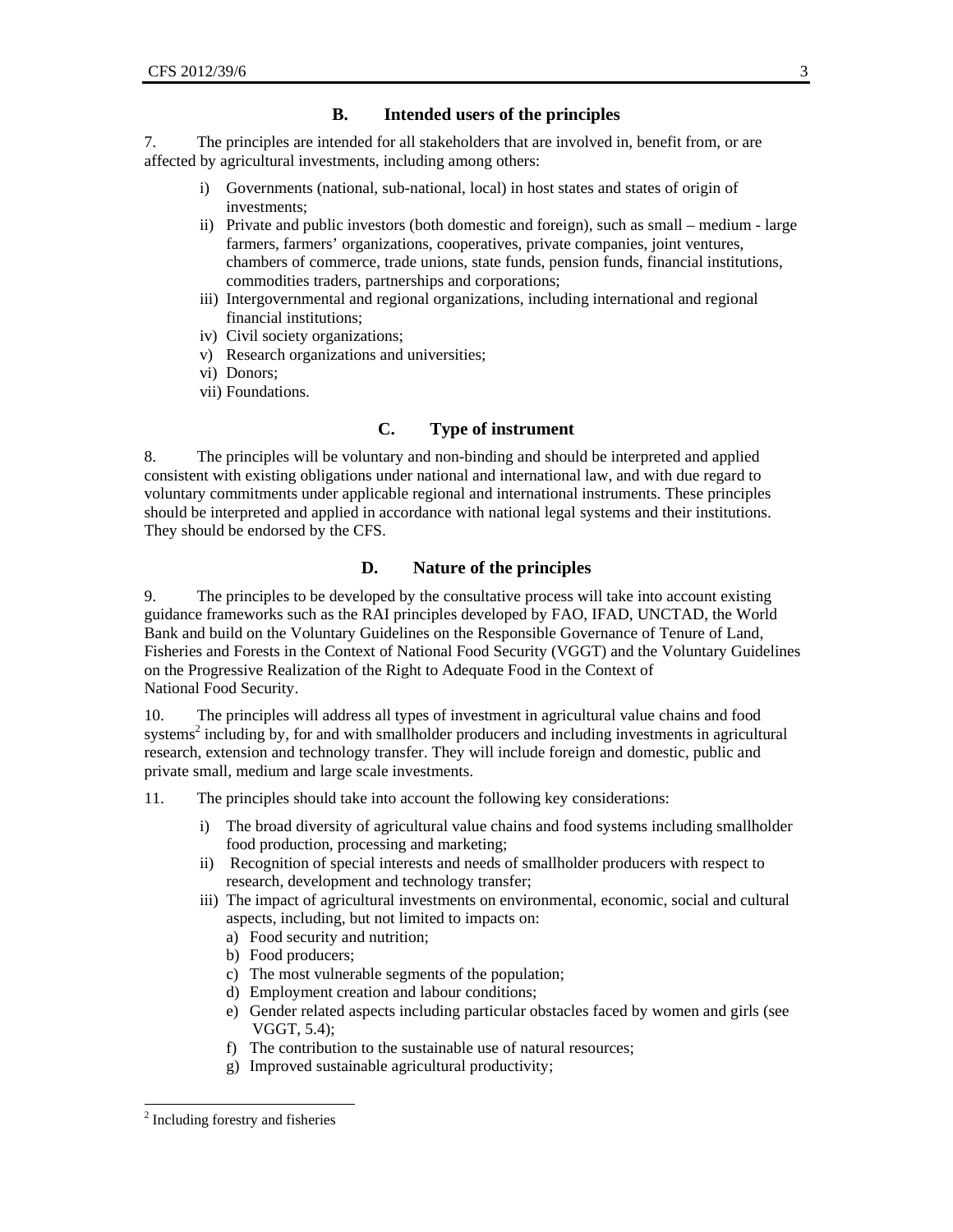- h) Access to productive agricultural resources;
- i) The functioning of markets;
- j) Improved access to markets by smallholder producers and processors.
- iv) The relevant obligations of states, and responsibilities of non-state actors conducive to responsible governance of investment such as existing human rights standards and the progressive realization of the right to adequate food in the context of national food security (based on VGGT sections 3B and 4);
- v) Governance structures and decision making processes to enable and facilitate key elements such as consultation, participation, anti-corruption and conflict resolution;
- vi) Coordination, cooperation and partnerships among stakeholders;
- vii) Mechanisms to review, investments and to promote accountability of individuals, state and non-state actors for their actions (based on VGGT, sections 3B and 4, and part 7).
- 12. Furthermore the principles should:
	- i) Build on the VGGT, particularly regarding section 12 on Investments, without reopening issues agreed to and include explicit references to the VGGT;
	- ii) Clarify for the purpose of this process, commonly used terms such as responsible investment, private sector, smallholder producers, smallholder sensitive investment, and;
	- iii) [Not address trade issues that fall under the remit of WTO]

#### **E. Proposed process and timeframe for the consultations**

13. The consultation process to develop the rai principles should be open and include all stakeholders that are key to ensure ownership and legitimacy. Adequate participation of CSOs, the private sector (companies and investors of all sizes), of initiatives such as CAADP, UN Global Compact, OECD, Grow Africa, national investment frameworks, and of research organizations, should be ensured.

14. The process should take into account lessons learnt from other CFS led processes such as the VGGT and the Global Strategic Framework (GSF).

15. The consultation and negotiation process should be properly planned, simple and efficient. Regional, national, thematic and/or stakeholder specific, electronic consultations, which enable multistakeholder dialogue should be considered. Where possible, appropriate existing forums/meetings should be used, and stakeholders should be periodically informed about the stage of development of the principles.

16. The consultation schedule and relevant documents such as the draft principles should be made available well in advance in all UN official languages in the interests of maximum participation by all stakeholders.

17. The CFS Secretariat will implement the consultation process under the oversight of the Bureau and in close collaboration with the rai OEWG.

18. Adequate financial and human resources should be secured in advance to enable the consultations.

19. The following tentative schedule is proposed:

| <b>Task</b>                                                                                           | <b>Timeframe</b>    |
|-------------------------------------------------------------------------------------------------------|---------------------|
| OEWG meeting to discuss preliminary work on the Zero<br>Draft and prepare a calendar of consultations | Early November 2012 |
| CFS Secretariat to prepare a Zero Draft of the rai principles                                         | Nov 2012 - Jan 2013 |
| Zero draft is discussed in OEWG and CFS Bureau                                                        | Feb 2013            |